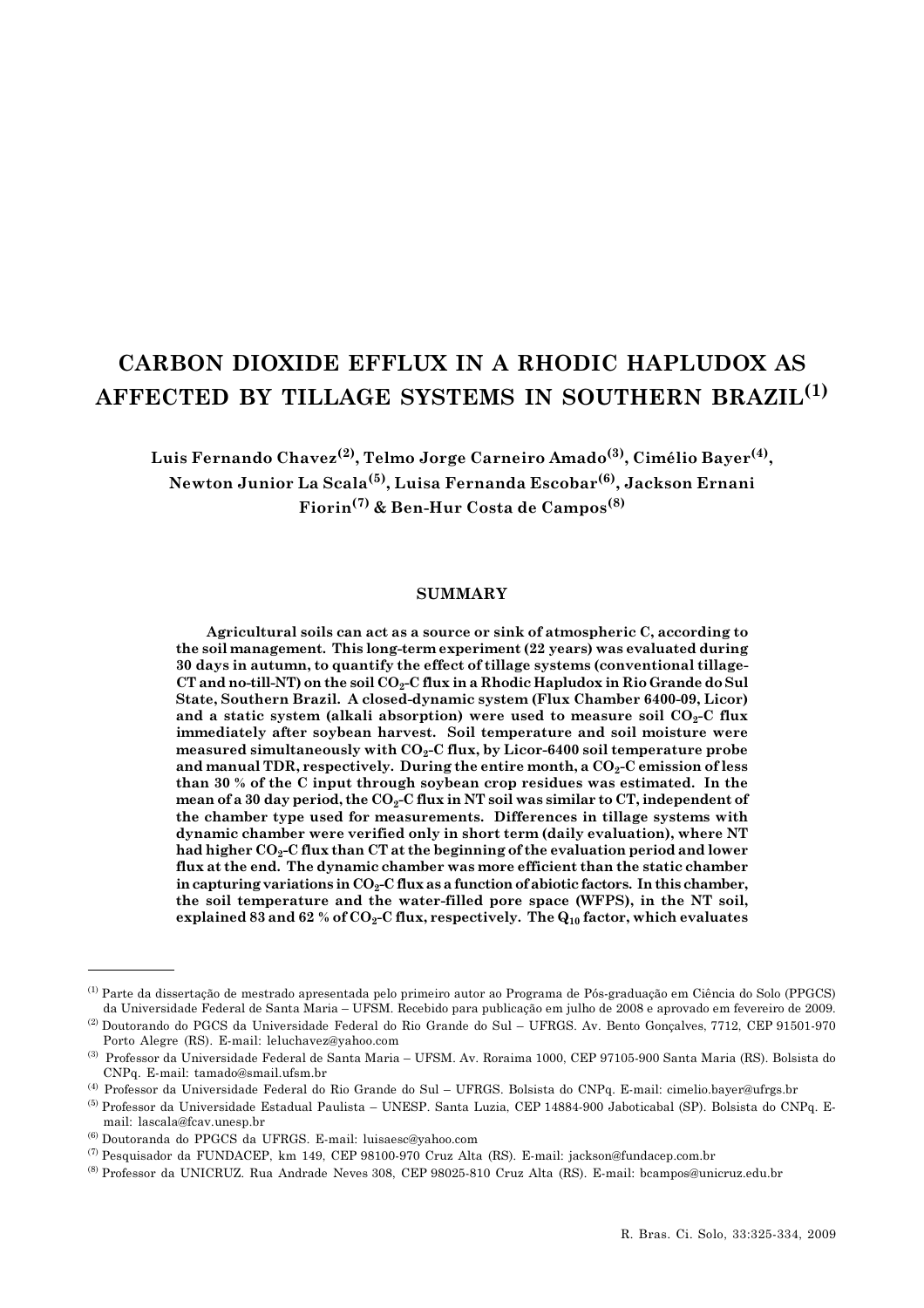$CO<sub>2</sub>-C$  flux dependence on soil temperature, was estimated as 3.93, suggesting a high sensitivity of the biological activity to changes in soil temperature during fall season. The  $CO_2$ -C flux measured in a closed dynamic chamber was correlated with the static alkali adsorption chamber only in the NT system, although the values were underestimated in comparison to the other, particularly in the case of high flux values. At low soil temperature and WFPS conditions, soil tillage caused a limited increase in soil  $CO<sub>2</sub>-C$  flux.

Index terms: no-till, greenhouse gases, soil temperature, soil moisture.

# RESUMO: EMISSÃO DE DIÓXIDO DE CARBONO EM LATOSSOLO VERMELHO ALTERADA POR SISTEMAS DE PREPARO NO SUL DO BRASIL

Os solos agrícolas podem atuar como dreno ou fonte de C atmosférico, dependendo do sistema de manejo adotado. Este estudo foi desenvolvido em experimento de longa duração (22 anos), durante o período de 30 dias do outono, com o objetivo de avaliar o impacto de sistemas de preparo de solo (preparo convencional-PC e plantio direto-PD) nas emissões de C- $CO_2$  de um Latossolo Vermelho distrófico, em Cruz Alta, RS. As emissões de C-CO<sub>2</sub> do solo foram avaliadas com câmaras dinâmica (Flux Chamber 6400-09, Licor) e estática (com captação em solução alcalina), imediatamente após a colheita da soja. A temperatura e a umidade do solo foram registradas, concomitantemente com as emissões de  $C-CO<sub>2</sub>$ , por meio de sensor de temperatura e TDR manual, respectivamente, integrantes do Licor-6400. Estimouse que, em 30 dias, uma quantidade equivalente a menos de 30 % do C aportado pelos resíduos de soja foi emitida na forma de  $C-CO<sub>2</sub>$ . As emissões de  $C-CO<sub>2</sub>$ no solo em PD foram similares às emissões do solo em PC, independentemente do tipo de câmara utilizada. Diferenças entre sistemas de preparo quanto à emissão de  $C$ - $CO<sub>2</sub>$ , avaliadas com a câmara dinâmica, foram verificadas somente a curto prazo (leituras diárias), com o PD apresentando maiores emissões do que o PC no início do período experimental e menores no final. A câmara dinâmica foi mais eficiente do que a estática em captar as alterações das emissões de  $C-CO<sub>2</sub>$  em função da variação da temperatura e a porosidade preenchida por água (PPA) no solo em PD, as quais explicaram 83 e 62 % das emissões de C-CO<sub>2</sub>, respectivamente. O fator  $Q_{10}$ , que avalia a sensibilidade da emissão de  $C$ -CO<sub>2</sub> à temperatura do solo, foi estimado em 3,93, indicando alta sensibilidade da atividade microbiana à temperatura do solo durante o outono. As emissões de  $C$ - $CO_2$  registradas no solo em PD com a câmara estática foram correlacionadas às da câmara dinâmica, porém com valores subestimados em relação àquela notadamente nos maiores valores de fluxo. Em condições de baixa temperatura e PPA, o preparo de solo induziu limitado incremento de emissão de  $C$ - $CO<sub>2</sub>$ .

Termos de indexação: plantio direto, gases de efeito estufa, temperatura do solo, umidade do solo.

#### INTRODUCTION

Global warming, which is associated to the recent increase of greenhouse gases in the atmosphere, is a result of a series of actions directly related to the productive sector (IPCC, 2007). Carbon dioxide is the main greenhouse gas, being estimated that agriculture sector could contribute up to 75 % of total Brazilian emission (Embrapa, 2006). Soil  $CO<sub>2</sub>$ -C flux is increased by the land use change and biomass burning, fossil fuel use, consumption of industrialized products that demands high energy to manufacture, and by tillage, that increases the biological activity and soil C oxidation (Reicosky & Lindstrom, 1993).

R. Bras. Ci. Solo, 33:325-334, 2009

Soil is an important natural C pool and it is estimated that the amount of C stored in its first meter is  $1350 \pm 250$  Pg (1Pg =  $10^9$  Mg), therefore more than twice the amount stored in the atmosphere (750 Pg) (Sundquist, 1993). Soil management practices influence soil C flux to atmosphere and can define if the soil will act as a source or a sink of atmospheric C. In the conventional tillage (CT), plowing followed by harrowing, induces aggregate breakdown and increases C turnover as a consequence of the exposure of organic matter to microbes activity and their enzymes (Six et al., 1998, 2006). Soil aggregation has been considered the main mechanism of C protection of a wide range of soil classes (Six et al., 2000; Bayer et al., 2000a; Denef et al., 2004; Dieckow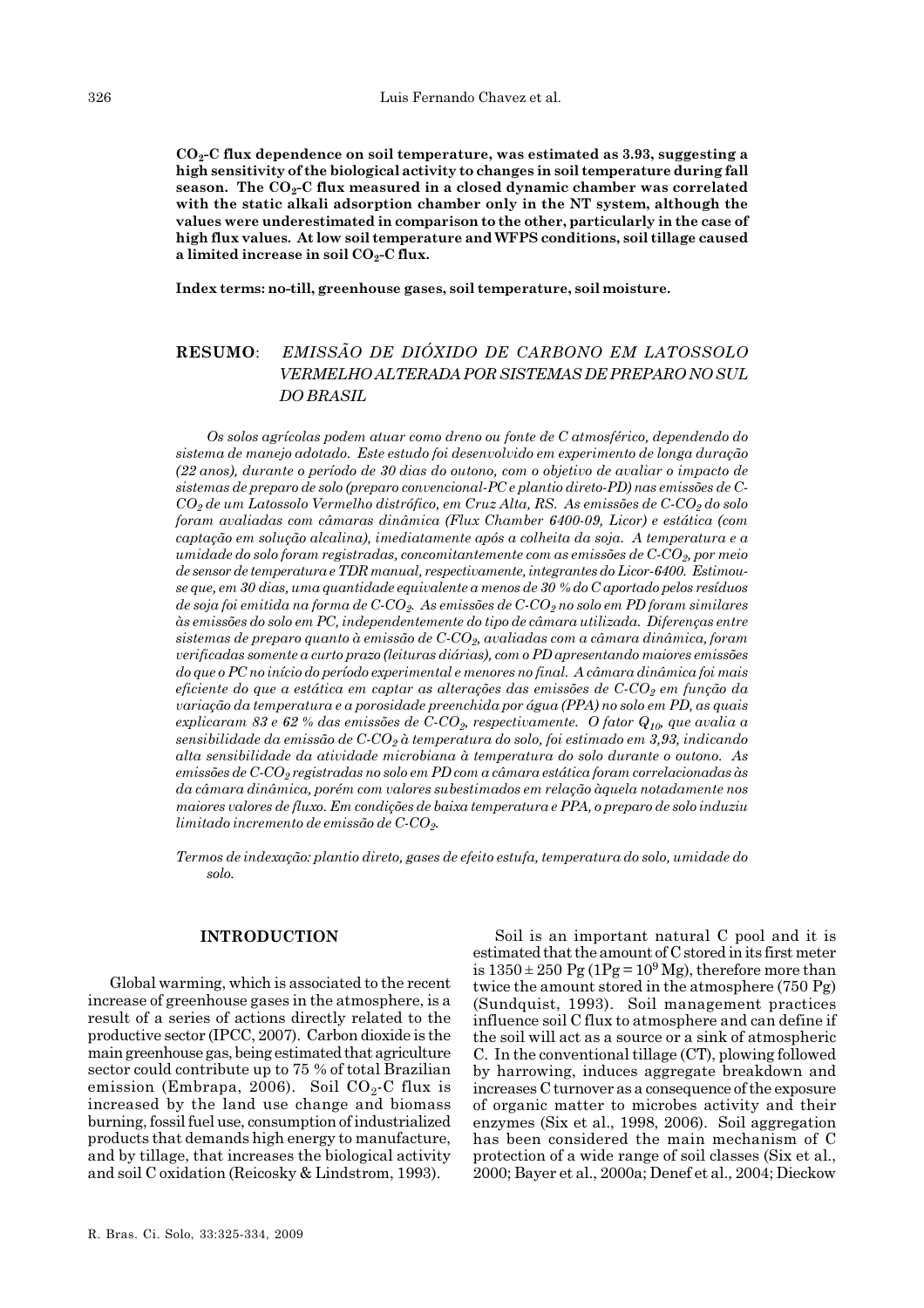et al., 2005; Fabrizzi et al., 2008). In addition, soil tillage results in a higher contact between soil and residues and increases soil temperature, both processes that favor organic matter decay and increase of soil  $CO<sub>2</sub>$ -C flux (Reicosky & Lindstrom, 1993; Bayer et al., 2000a; La Scala et al., 2001; Lal, 2003). On the other hand, management systems associated to minimum soil disturbances, such as no-tillage (NT), when combined with high input of crop residues, favors soil C storage (Mielniczuk, 1999; Amado et al., 2001; Bayer et al., 2006).

The effect of tillage systems on soil  $CO<sub>2</sub>$ -C flux has been intensively investigated, but the results found about its impact are divergent. Usually, short-term  $CO<sub>2</sub>$ -C flux after tillage is higher in the CT plots (Reicosky & Lindstrom, 1993; La Scala et al., 2006) or in some cases similar (Sanhueza et al., 1994; Fortin et al., 1996; Campos, 2006; Costa et al., 2008) to the ones registered in the NT plots. On the other hand, some researchers found higher emissions in NT than in CT systems (Hendrix et al., 1998; Ball et al., 1999), which indicates that the effect of soil tillage on soil  $CO<sub>2</sub>$ -C flux could be related to: duration, season, soil moisture and temperature, soil type, the mechanism of soil C stabilization and C stock (Liu et al., 2006).

This study aimed to investigate the effect of tillage systems on soil  $CO<sub>2</sub>$ -C flux in the fall season, determined by static and dynamic chambers, in a Rhodic Hapludox in Cruz Alta, Rio Grande do Sul State, Southern Brazil.

#### MATERIALS AND METHODS

#### Climate, soil and location

The study was carried out in a long term experiment (22 years), in Cruz Alta, Rio Grande do Sul State (Brazil), at FUNDACEP station  $(28 \circ 36 \circ S;$  $53°40'$  W; 409 m asl). The soil was classified as clay Rhodic Hapludox according to the soil taxonomy (USDA, 1999) and "Latossolo Vermelho distrófico típico" (LVd) by the Brazilian soil classification (Embrapa, 2005), and is cited in this paper as Oxisol. The soil analysis at the beginning of the experiment  $(0-0.20 \text{ m layer})$  determined contents of: 570 g kg<sup>-1</sup> clay, 120 g kg<sup>-1</sup> silt, 310 g kg<sup>-1</sup> sand, 32 g kg<sup>-1</sup> soil organic matter, pH  $(H_2O) = 4.5$ , P = 19 mg dm<sup>-3</sup>, K = 0.21 cmol<sub>c</sub> dm<sup>-3</sup>,  $Al^{3+} = 0.12$  cmol<sub>c</sub> dm<sup>-3</sup> and  $Ca^{2+} + Mg^{2+} = 0.42$  cmol<sub>c</sub> dm<sup>-3</sup> (Campos, 2006). The Fe content determined by ditionite-citrate-bicarbonete was 63.5 g kg-1; hematite was predominant over goethite (Inda Jr. et al., 2004).

The climate was classified as humid subtropical, Cfa 2a, according to Köppen (Moreno, 1961). Mean annual precipitation is 1755 mm (from 1974-2006), with uniformly distributed rainfall during the year and mean air temperature of 18.7 °C (from 1998-2006), minimum temperature of 8.6 °C in July and maximum of 30 °C in January, according to data of a

meteorological station (FUNDACEP) near the experimental area. The experiment evaluated two tillage systems (CT and NT) in the main plots (40 x 60 m) and three crop rotation systems in split plots (40 x 20 m). Measurements were performed in both tillage systems, but only in the following crop rotation system: black oat (Avena strigosa Schreber) /soybean  $(Glycine max (L. Merr.)/ black out + common vetch)$  $(Vicia sativa (L.) Walp.) /maize (Zea mays L.) / radish)$ oil (Raphanus sativus L. var. oleiferus Metzg.)/ wheat (Triticum aestivum L.)/ soybean. The CT treatment consisted of tilling in a plow operation with four disk plow. The CT treatment consisted of soil tilling in a plow operation with four disk plow. The plow tillage was done at a depth of 0.20 m followed by a harrow disk operation with 36 disks at 0.15 m. Soil disturbance in the NT treatment was minimal; the soil was only mobilized along the rows, while the interrow soil surface was maintained under a cover of crop residues. In both tillage systems a planter with double disk system was used (SEMEATO SHM mid land 15/17).

#### $CO<sub>2</sub>-C$  flux measurements

Soil  $CO<sub>2</sub>-C$  flux was evaluated after soybean harvest by using static and dynamic chambers. Soybean was harvested on April 18, 2007, and soil  $CO<sub>2</sub>$  flux measurements started on May 06, 2007 (static chamber) and May 08, 2007 (dynamic chamber) and lasted for 30 days.

In the static chamber a  $CO_2$ -capturing method was applied in an alkaline solution for 24 h in a closed chamber (Anderson, 1982), while the method in the dynamic chamber was based on direct measurements of  $CO<sub>2</sub>$  concentration changes within a closed chamber by using infrared absorption spectroscopy (Soil  $CO<sub>2</sub>$ Flux Chamber 6400-09, Licor, NE, USA), during a few minutes.

The static chamber consisted of a PVC cylinder (diameter 0.3 m, height 0.3 m) that was inserted into the soil to a depth of 0.05 m. The top of the chamber was covered with rubber aiming to seal it completely, and a Zn cover over it fixed with four screws distributed symmetrically on the circumference. On the inside, 0.05 m above the soil, an x-format table was built to support the plastic cup with alkaline 1 mol  $L^1$  NaOH solution to capture  $CO<sub>2</sub>$ -C emitted during the 24 h period (Campos, 2006). Four chambers were installed in the soil three days before tillage, to determine baseline values of emission. In the CT plot, all chambers were removed during soil tillage and replaced immediately after. The soil was tilled with a disk plow on May 09, 2007, with a harrow on May 11, 2007, and winter sowing occurred on May 29, 2007. The  $CO<sub>2</sub>$  flux was registered on May 6, 9, 11, 14, 24, 29, and 30, 2007, totalizing 7 days of measurement within 30 days.

The dynamic chamber consisted of a closed system inserted over 0.10 m diameter PVC collars that were displayed in soil at 0.01 m depth two days before the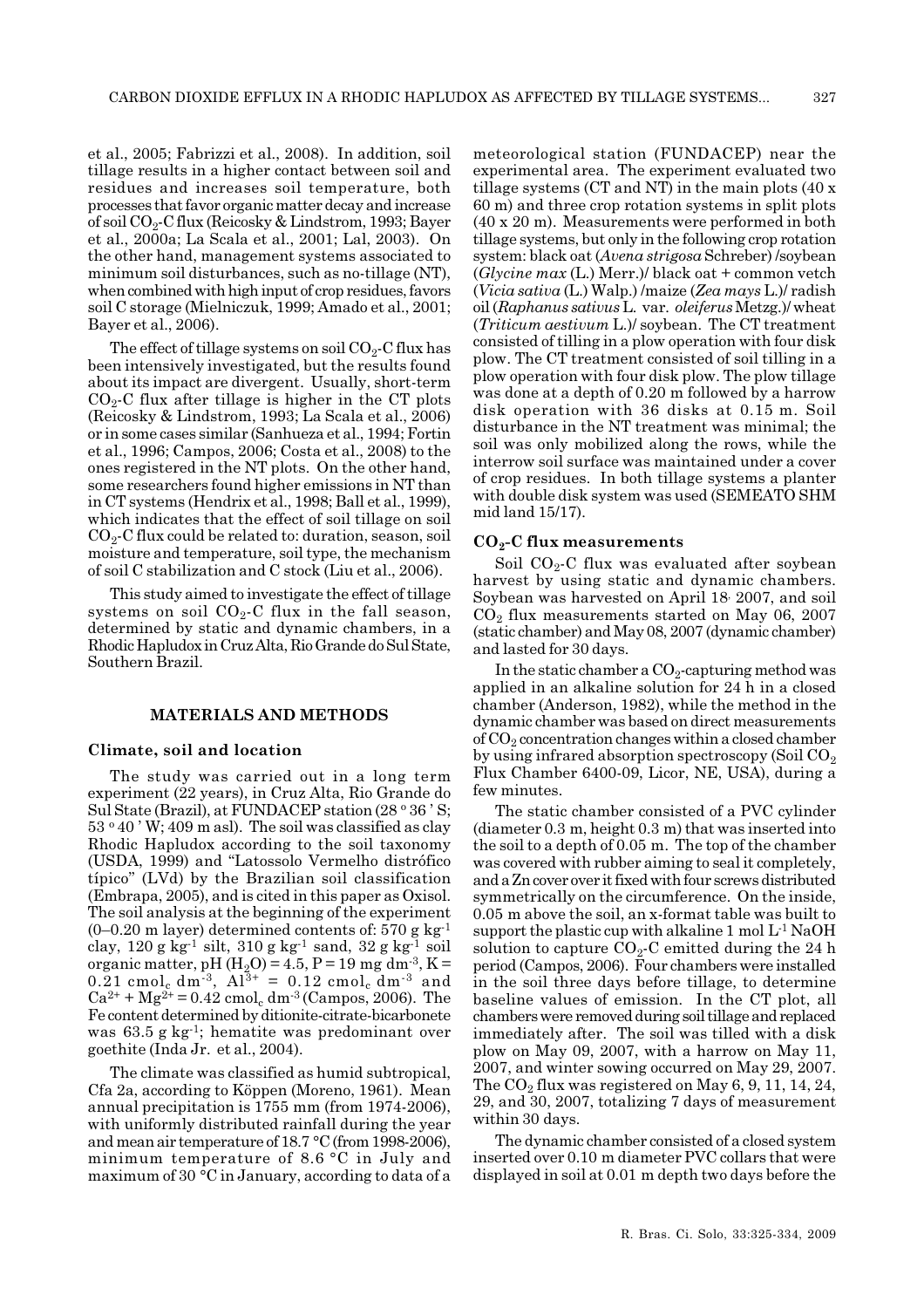beginning of  $CO<sub>2</sub>$ -C evaluation (Healy et al., 1996). The chamber had an internal volume of 991 cm<sup>3</sup>, with an exposed area to soil of  $71.6 \text{ cm}^2$ , and was coupled to a portable infrared gas analyzer (IRGA), which determined the changes in  $CO<sub>2</sub>$  concentration inside the chamber by means of optical absorption spectroscopy. In this system, air passes continuously from the chamber through the IRGA, and soil  $CO<sub>2</sub>$  is inferred based on the gas exchange rate within the chamber (D'Andréa et al., 2006). The exchange rate based on  $CO<sub>2</sub>$  concentration within the chamber was calculated every 2.5 s, and the soil  $CO_2$  was computed for approximately 90 s per measurement. Ten PVC collars were installed in each of the CT and NT plots. The  $CO<sub>2</sub>$  flux measurements started one day before disk plowing, and were carried out on 15 measurement days (May 8, 9, 10, 11, 12, 14, 15, 17, 18, 21, 24, 28, 29, and 30, and July 6, 2007). On the measurement days, soil  $CO<sub>2</sub>$ -C flux was determined at 9:00 and 15:00 h, and a daily mean was calculated. During tillage and sowing, measurements were intensified, with 5 daily replications after disk harrowing, 11 after harrowing and 4 after sowing, to calculate the mean daily flux on those days. The soil  $CO<sub>2</sub>$  flux results from both chambers were expressed in C equivalent fluxes  $(CO_2-C)$ .

#### Soil temperature, soil moisture measurements and meteorological data

Soil temperature and soil moisture were evaluated at 0.10 m depth simultaneously to the  $CO_2$ -C flux measurements by a temperature sensor (thermistor) and a TDR (time domain reflectometer) Campbell® systems (Hydrosense TM, Campbell Scientific, Australia), respectively. As soil density was also measured at all points it was possible to calculate the WFPS. Data of air temperature and rainfall during the studied period were obtained from the meteorological station FUNDACEP 50 m away from the study site.

# Statistical analysis

The effects of soil management systems on  $CO<sub>2</sub>-C$ flux were investigated by descriptive data analysis. The soil  $CO_2$ -C flux relation with soil temperature and WFPS was analyzed by the correlation coefficients of exponential and linear relationships, respectively. Soil  $CO<sub>2</sub>$ -C fluxes from static and dynamic chambers were compared by linear regression adjustments and standard mean error was used to compare the data.

#### RESULTS AND DISCUSSION

#### Meteorological conditions during the studied period

In terms of meteorological conditions at the study site in May and June 2007, temperatures were colder and rainfall higher than usually registered. A total rainfall of 179 mm was recorded in May (Figure 1a),

corresponding to a 24 % higher volume than the mean monthly rainfall (136 mm). Five rainfall events were observed in the 30 day period when soil  $CO<sub>2</sub>$ -C flux was measured, where 63 % of the total rainfall volume of the period was recorded in only two events. As expected, higher WFPS values were found immediately after the stronger rains (Figure 1a). In general, the values of WFPS in the NT soil were higher than in the CT plot, which is in agreement with results reported by Linn & Doran (1984), with exception of May 28 (Figure 1a). These results confirm the higher capacity of NT system to infiltrate and hold soil moisture in relation to CT. Higher WFPS differences (Figure 1a) between tillage systems occurred just after the disk plow and harrow disk operations on the CT plot. It is noteworthy that around 85 % of the total rainfall volume occurred after soil tillage. Therefore, after soil tillage, smaller WFPS values were found in CT compared to NT. This result is probably associated to the wind effect that dried the bare soil surface of CT.

A mean air temperature of 14 °C was registered during the studied period, which is 13 % below the mean temperature registered for this month (16 °C). Besides, a high thermal amplitude was verified, since the air temperatures ranged from 4 to 22 °C, with a declining trend throughout the experimental period. In May, the soil temperature was similar in the two tillage systems. However, measurements performed in the first week of June, after sowing, indicated a higher soil temperature in the CT than the NT plot (Figure 1b).

# Soil  $CO<sub>2</sub>-C$  flux

Daily soil  $CO<sub>2</sub>-C$  flux measured with the dynamic chamber in the NT plot ranged from 9 to 25 kg ha-1 day-1, while soil flux in the CT ranged from 5 to 20 kg ha-1 day-1 (Figure 2a). Measurement results of the static chamber indicated lower amplitudes than the dynamic chamber, where results varied from 10 to  $22$  kg ha<sup>-1</sup> day<sup>-1</sup> in NT and from 11 to 18 kg ha<sup>-1</sup> day-1 in CT soil (Figure 2b).

A mean daily  $CO_2$ -C flux of  $12.7 \pm 2.2$  kg ha<sup>-1</sup> day<sup>-1</sup> was measured with the dynamic chamber under CT and  $15.7 \pm 2.9$  kg ha<sup>-1</sup> day<sup>-1</sup> under NT (Figure 2a). A 19 % higher flux was observed in the NT than the CT plot, although this result was not significantly different  $(p > 0.05)$ . A similar trend was registered for the static chamber with a mean flux of  $14.2 \pm 1.0$  kg ha<sup>-1</sup> day<sup>-1</sup> in the CT plot, compared to the  $13.4 \pm 2.1$  kg ha<sup>-1</sup> day<sup>-1</sup> in NT soil (Figure 2b). With this chamber, the  $CO<sub>2</sub>$ -C flux in CT soil was 6 % higher than in NT, again without significant difference (p > 0.05). The similarity in the mean soil  $\mathrm{CO}_2\text{-C}$  flux registered in tillage systems in a 30 day period agrees with results of a long-term evaluation previously reported by Campos (2006). However, this author found a mean  $CO_2$ -Cflux of 24.4 kg ha<sup>-1</sup> day<sup>-1</sup> in CT and 26.0 kg ha<sup>-1</sup>  $day<sup>-1</sup>$  in NT soil in a two-year period, which exceeds the results found here by 42 and 48 %, in the CT and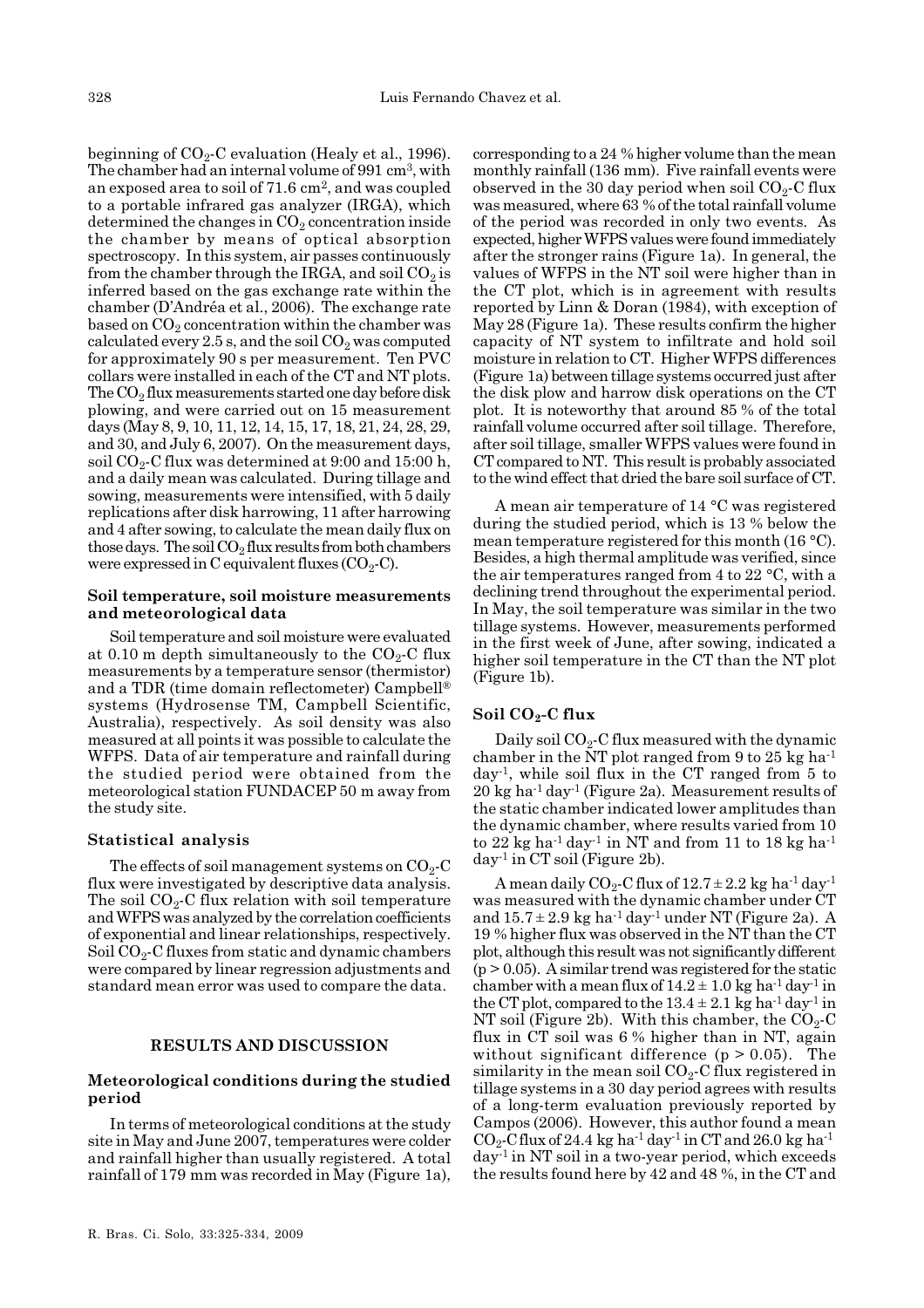

Figure 1. Rainfall and water-filled pore space (WFPS) (a) and soil temperature (Temp) (b) in conventional tillage (CT) and no-tillage (NT) systems, in Cruz Alta (RS), Southern Brazil.



Figure 2. Soil  $CO<sub>9</sub>-C$  flux in conventional tillage (CT) and no-tillage (NT) systems measured in dynamic chamber (a) and static chamber (b). Vertical bars represent the mean standard error.

NT plots, respectively. The lower soil temperature and absence of plant growth during the study period, compared to the investigation of Campos (2006), could explain the lower soil  $CO_2$ -C flux. Paul et al. (1999),

using static chambers, found a mean soil  $CO<sub>2</sub>$ -C flux of 20 kg ha<sup>-1</sup> day<sup>-1</sup> during the growth period of alfalfa  $(Medicago sativa L.).$  This value is closer to the highest  $CO<sub>2</sub>$ -C flux registered in May, and slightly lower than the biannual flux reported by Campos (2006).

The mean separation procedure of the daily fluxes revealed that differences in emissions induced by soil tillage system have a complex nature, due to the daily flux variability. In the short term (single daily readings), significant differences (p < 0.05) between soil tillage systems were verified in the  $CO<sub>2</sub>-C$  flux, independent of the soil chamber, mainly in the first weeks after tillage. In the first two weeks of this study, NT had a higher soil  $CO_2$ -C flux than CT, when evaluated by the dynamic chamber, which was more efficient than the static to capture the temporal flux variability. This result is probably related to several aspects: the presence of easily decomposable soybean residues on the soil surface, higher WFPS values (Figure 1a), higher stocks of labile soil organic carbon (Campos, 2006) and higher microbial biomass in NT compared to CT, as reported previously at the same experimental site (Fabrizzi et al., 2008). The higher soil  $CO<sub>2</sub> - C$  flux under NT compared to CT, especially at sites under longstanding no-tillage systems, have been reported elsewhere (Yamulki & Jarvis, 2002; Campos, 2006; Liu et al., 2006; Oorts et al., 2007). This could be related to an improvement in soil quality and biomass input potential in the conservation system, compared to conventional systems (Amado et al., 2007). In a 15-year-experiment, the soil  $CO<sub>2</sub>$ -C flux in NT growing black oat+common vetch/ maize+cowpea was  $64.7$  kg ha<sup>-1</sup> day<sup>-1</sup>, while in NT with black oat/maize the flux was  $51.6$  kg ha<sup>-1</sup> day<sup>-1</sup> and in CT with black oat/maize  $36.6$  kg ha<sup>-1</sup> day<sup>-1</sup>. The soil  $CO<sub>2</sub>$ -C flux followed the order of soil quality (Amado et al., 2007). The soil quality kit test guide (USDA, 1998) classifies a soil  $CO_2$ -C flux of 35.8 to 71.7 kg ha<sup>-1</sup> day<sup>-1</sup> as ideal and a range of 17.9 to  $35.8 \text{ kg}$  ha<sup>-1</sup> day<sup>-1</sup> as medium.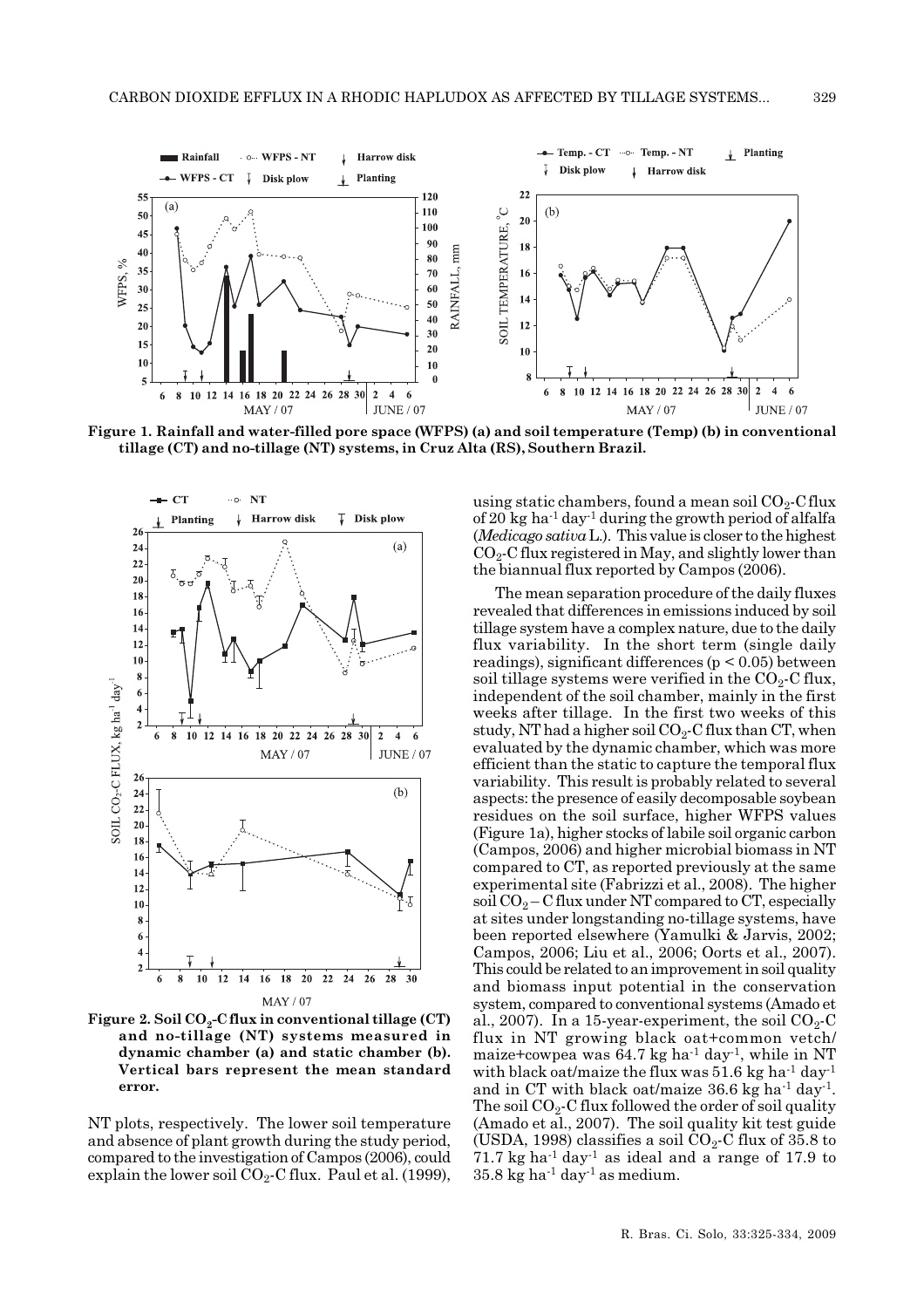Soil tillage by disk plowing followed by disk harrowing as well as the sowing procedure, both in the CT plot, resulted in changes in soil  $CO<sub>2</sub>$ -C flux. Fluxes registered by the dynamic chamber in the CT plot had an irregular pattern with an increase of around 40 % after the last tillage operation, compared to the baseline  $CO<sub>2</sub>$ -C flux. This increase in the flux is at least partially associated to an exposure of occluded particulate organic matter within the aggregates (Six et al., 1998, 2006). However, in our experiment the increase in soil  $CO<sub>2</sub>-C$  flux induced by tillage was much lower than reported by Reicosky & Lindstrom (1993), in USA, in the first 24 h after tillage. In an Oxisol in Southern Brazil, La Scala et al. (2006) also stated a higher  $CO_2$ -C flux after tillage, with  $CO_2$ -C, values by up to 143 kg ha<sup>-1</sup> day<sup>-1</sup> higher. It should be emphasized that although the soils here and in the study of La Scala et al. (2006) were similar, the soil temperature in the two studies differed markedly, so the lower soil temperature during and after tillage operations in our study could partially explain the lower flux. In the CT soil the  $CO_2$ -C flux was lower than under NT, mainly in the rainy period (just after tillage and shortly before sowing). On the other hand, the  $CO<sub>2</sub>$ -C flux in NT was more stable during the rainy period (Figures 1a and 2a). The sowing procedure induced a significant increment of 44 % soil  $CO<sub>2</sub>$ -C flux in both tillage systems. This result is associated with the reduced spacing between rows in winter crops (0.175 m), resulting in a considerable soil disturbance.

The dynamic chamber was more efficient than the static to capture short-term soil flux changes, e.g., those associated to the soil disturbances caused by plow and disk operations (Figure 2). In CT soil, one day after plow tillage, the soil  $CO<sub>2</sub>-C$  flux decreased by more than 40 % (Figure 2a). Therefore, soil  $C-CO<sub>2</sub>$ flux decreased from 13.6 to 5.1 kg ha<sup>-1</sup> day<sup>-1</sup>, after a soil temperature decline (from 15.9 to 12.5  $\textdegree$ C) (Figure 1b) and mainly the WFPS decrease (from 48 to 12 %) (Figure 1a). In spite of an increase after plowing, the soil  $CO<sub>2</sub>-C$  flux in CT was lower than in NT (Figure 2a). In this short-term study carried out during the fall season the significant declines in soil temperature and WFPS values probably affected the soil biological activity and, consequently,  $CO<sub>2</sub>-C$ production and diffusive transport to a greater extent than the expected tillage impact on flux.

Fifteen days after the beginning of the experiment, the soil flux in the NT plot dropped to a lower value than measured in the CT plot (Figure 2a). The higher initial  $CO<sub>2</sub>$ -C flux in NT can be associated to the input of soybean crop residues, 21 days before the experiment began. The higher initial  $CO<sub>2</sub>$ -C flux in the conservation system could be explained by the low C/ N ratio of this residue, high labile C contents and the more favorable WFPS verified in the NT than in the CT plot (Figure 1a). The decomposition of soybean residues was fast, even when simply left on the soil surface, as observed similarly by Campos (2006) at

the same site; the decay rate was more controlled by moisture, temperature,  $pH$  and  $O_2$ , and less by residue incorporation into soil by tillage. In addition, Aita & Giacomini (2007) reported that the effect of tillage to increase the crop residue decomposition rate is inversely proportional to the N plant content.

In this study, the cumulative or total soil  $CO<sub>2</sub>-C$ flux  $CO_2$ -C flux, during a 30 day period, was similar in the tillage systems, independent of the chamber type (Figure 3). Therefore, differences in  $CO<sub>2</sub>$ -flux between treatments (Figure 2) were restricted to shortterm periods, while no difference between treatments was stated in the 30 day period.

In the measurements of the dynamic chamber, the total  $CO_2$ -C flux in the NT plot was 471 kg ha<sup>-1</sup> but 381 kg ha-1 under CT (Figure 3). These values are equivalent to approximately 28 and 18 % of the soybean crop residue input (NT=1698 kg ha-1 C and  $CT = 2072$  kg ha<sup>-1</sup> C in the 2006/2007 growing season), for NT and CT respectively. Results of the static chamber indicated that 24 and 21 % of aboveground C input by soybean crops evolved as  $CO<sub>2</sub>$ –C flux under NT and CT respectively. Based on decomposition equations of soybean residues (NT y = Co  $e^{-0.0085 t}$  and CT  $y =$ Co  $e^{-0.0084 t}$  established by Campos (2006) at this site, a  $CO<sub>2</sub>$ -C flux of 382 and 461 kg ha-1 from NT and CT soils, respectively, was estimated in a 30 day-period. Therefore, the source of the greatest part of the  $CO_2$ -C flux measured here was probably the soybean residue decomposition. Quincke et al. (2007) reported a cumulative or total soil  $CO_2$ -C flux of 327 kg ha<sup>-1</sup> from CT soil and  $227 \text{ kg} \text{ ha}^{-1}$  in the NT soil in a soybean/sorghum rotation in USA in a 30 day period after tillage, measured in a dynamic chamber. These results are lower than the values found here.





## Relationships between soil  $CO<sub>2</sub>$ -C flux and soil temperature and WFPS

There was an exponential increase in soil  $CO_2$ -C flux with soil temperature  $(r = 0.91; p \le 0.0001)$ , and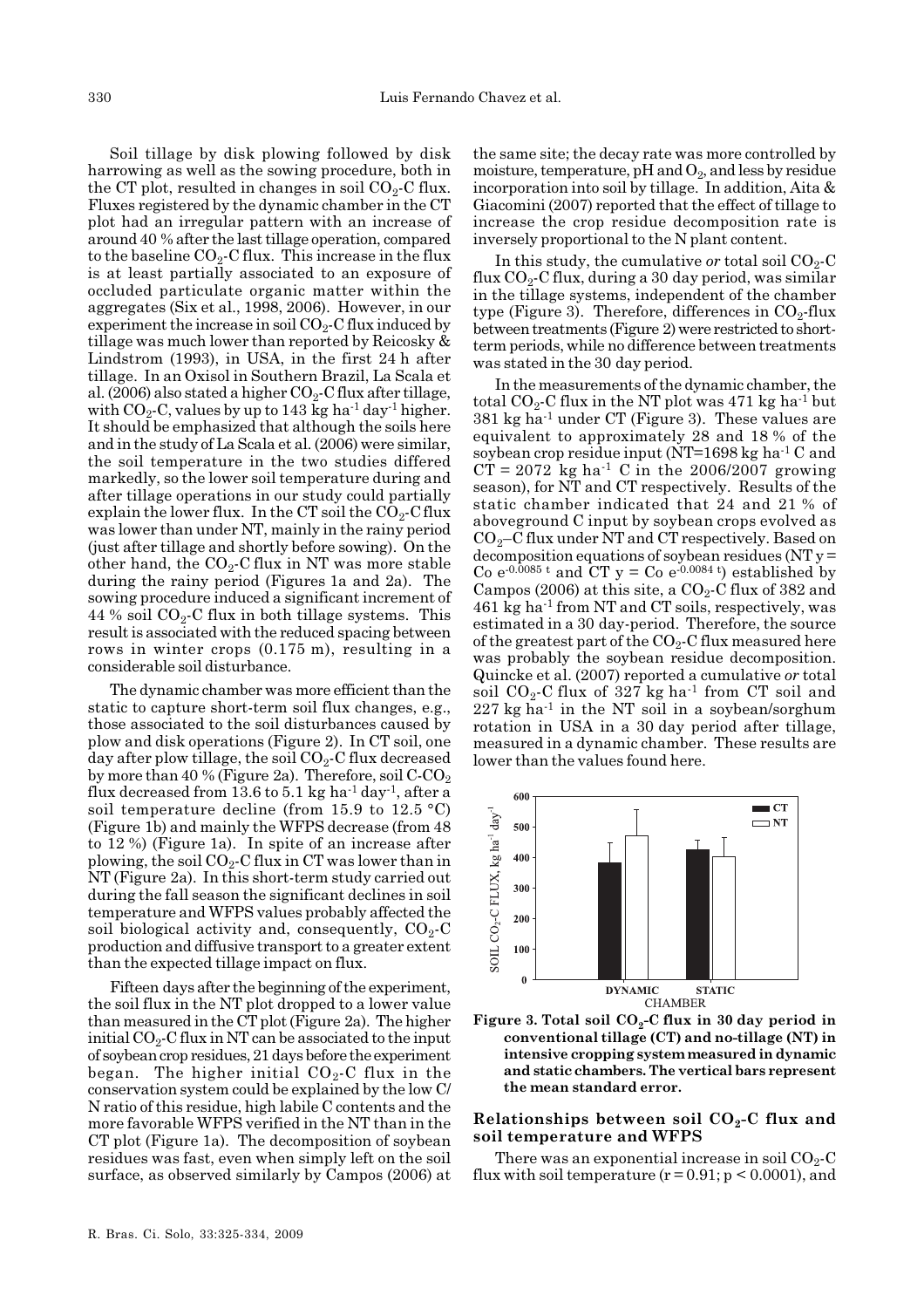a linear relationship with soil WFPS  $(r = 0.79)$ ;  $p < 0.0004$ ) (Figure 4). These relations were significant in the NT plot only and when measured in the dynamic chamber, which was more sensitive to changes of these variables than the static chamber.

Similarly as observed in this study, Janssens et al. (2001) reported that 80 % of temporal changes in soil  $CO<sub>2</sub>$ -C flux could be ascribed to changes in soil temperature, at adequate soil moisture. Verma et al. (2005) and Costa et al. (2008) also observed a positive correlation between soil  $CO_2$ -C flux and soil temperature. However, in a bare Oxisol, La Scala et al. (2000) found no correlation between  $CO_2$ -C flux and soil temperature. During this experiment, the NT plot maintained higher soil moisture with a mean WFPS of 37 % (Figure 1a). This is probably the reason why soil temperature was detected as the main control factor. On the other hand, higher soil moisture variation was registered in the CT plot, with a mean WFPS of only 25 % (Figure 1a), that may have influenced the relationship soil  $CO<sub>2</sub>-C$  - soil temperature. Linn & Doran (1984) observed a higher



Figure 4. Relationship between  $CO_2$ -C flux and soil temperature in the 0-0.10 m layer (a) and waterfilled pore space (WFPS) in the 0-0.10 m layer (b) measured in a dynamic chamber in no-tillage system (NT).

aerobic microbial activity, measured by the soil  $CO<sub>2</sub>$ -C flux, when the WFPS was close to 60 %. The same authors found the lowest soil  $CO<sub>2</sub>$ -C flux when WFPS was around 30 %.

After the exponential model linearization, a model  $Ln(E_{CO2-C}) = a + bT_{SOL}$  was obtained (Figure 4a). In this study  $Q_{10}$  was calculated by the following mathematical expression:  $Q_{10} = e^{10b}$ , and the value found was 3.93. This result is in the range of 1.3 to 5.1 reported by Conant et al. (2004) in USA soils. These authors found higher  $Q_{10}$  values when temperatures were lower, in agreement with Lloyd & Taylor (1994).

#### Comparison of soil  $CO<sub>2</sub>$ -C flux measured by static and dynamic chambers

The correlation between  $CO<sub>2</sub>$ -C flux obtained from the two chambers was linear in the NT plot  $(r=0.78;$  $p < 0.02$ ) (Figure 5), while in the CT plot this relationship was not significant. Under NT, the static chamber underestimated the  $CO<sub>2</sub>$ -C flux registered by the dynamic chamber, especially when flux was close or superior to 20 kg ha<sup>-1</sup> day<sup>-1</sup>. Jensen et al. (1996) comparing static and dynamic chambers in CT agriculture and under forest and pasture ecosystems in temperate climate found an exponential relationship  $(r= 0.84)$ . Therefore, when soil surface  $CO<sub>2</sub>$ -C flux rates measured by the dynamic method were above 24 kg ha<sup>-1</sup> day<sup>-1</sup> CO<sub>2</sub>-C, they were up to five times higher than by the static method. Therefore, these authors also reported that when  $CO_2$ -C fluxes are high, measurements by the static chamber underestimate the ones by the dynamic chamber, as verified in this study.

When the soil  $CO<sub>2</sub>-C$  flux is low the static chamber can overestimate the flux in relation to the dynamic



Figure 5. Relationship between  $CO_2$ -C flux measured in dynamic and static chambers in no-tillage (NT) system.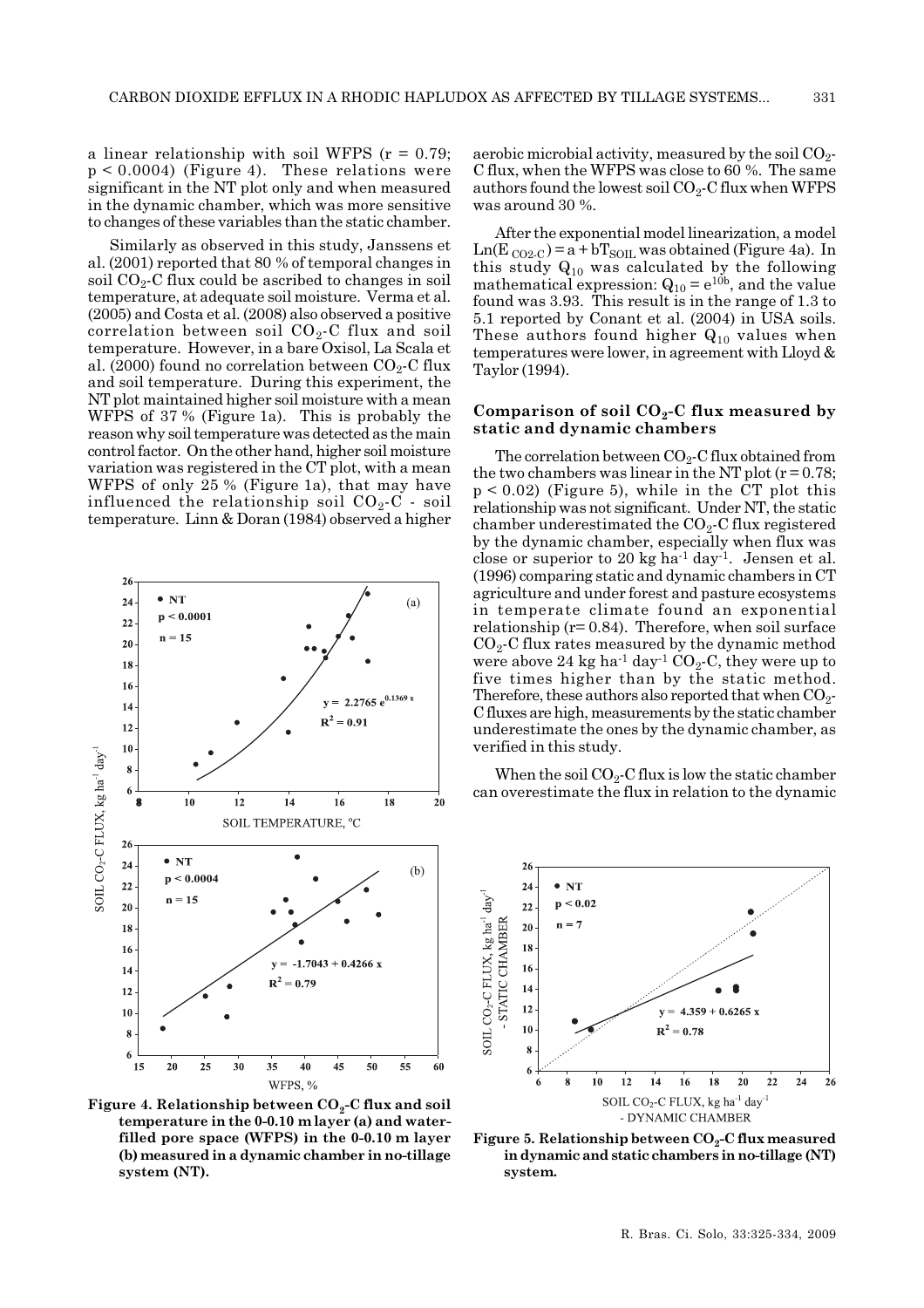chamber (Nay et al., 1994; D'Andréa et al., 2006). Jensen et al. (1996) reported that some static chamber, are not able to full integrate  $CO<sub>2</sub>-C$  flux in a one-dayperiod. Besides, the larger spatial variability observed with the dynamic chamber requires a large number of replications to obtain reliable estimates of the mean soil  $CO<sub>2</sub>-C$  flux. This limitation was probably reduced in our study, at least during the tillage operation, when 5 and 11 measurements were performed on the days of disk plowing and harrowing, respectively, and were reduced to a frequency of 2 daily measurements (9–10 and 15–16 h) after that. However, no measurements were performed with the dynamic chamber at night.

The dynamic compared to the static chamber is more appropriate to detect spatial and temporal variability in studies that relate soil  $CO<sub>2</sub>-C$  flux with soil temperature and WFPS. Using the dynamic chamber it is possible to sample a high number of points in a short time (La Scala et al., 2006). This fact probably helped to establish a significant relationship between  $CO<sub>2</sub>$ -C flux and abiotic factors (temperature and WFPS) by the dynamic but not the static chamber. On the other hand, the static chamber maintained in the soil for 24 h has the advantage of integrating the daily  $CO<sub>2</sub>$ -C flux and is probably more adequate for long-term studies, for instance, related to crop residue decomposition and labile C fraction decay in soil organic matter.

### **CONCLUSIONS**

1. The total soil  $CO<sub>2</sub>-C$  flux in a 30 day period was similar in no-till and conventional tillage, independent of the chamber type. The differences in  $CO<sub>2</sub>$ -C flux between tillage systems were related to the day of observation; the differences were higher in the first weeks after tillage. The restricted impact of soil tillage in  $CO<sub>2</sub>$ -C flux was associated to predominant climatic conditions of low soil temperature and water-filled pore space during the experimental period (autumn).

2. The dynamic chamber was more efficient than the static to detect rapid changes in soil  $CO<sub>2</sub>$ -C flux driven by abiotic factors. Soil  $CO_2$ -C flux in the notill plot increased exponentially with soil temperature and linearly with water-filled pore space and these properties explained most of the temporal flux variability. The  $CO<sub>2</sub>$ -C flux was more sensitive to soil temperature than to water-filled pore space during the fall period evaluated in southern Brazil.

3. Only in the no-till system the static chamber  $CO<sub>2</sub>$ -C flux measurements were linearly related to those of the dynamic chamber. In this case of high  $CO<sub>2</sub>$ -C flux the static chamber underestimated the flux registered by the dynamic chamber.

#### ACKNOWLEDGEMENTS

The authors are indebted to the Fundação de Amparo a Pesquisa do Estado do Rio Grande do Sul (FAPERGS), Conselho Nacional de Desenvolvimento Científico e Tecnológico (CNPq) and Ministério da Ciência e Tecnologia (MCT) for financial support of the research project PRONEX "Sequestro de carbono e mitigação das emissões de gases de efeito estufa por sistemas conservacionistas de manejo e as oportunidades para o agronegócio no RS".

## LITERATURE CITED

- AITA, C. & GIACOMINI, S.J. Matéria orgânica do solo, nitrogênio e enxofre nos diversos sistemas de exploração agrícola. In: YAMADA, T.; STIPP e ABDALLA, S.R. & VITTI, G.C. Nitrogênio e enxofre na agricultura brasileira. Piracicaba, INPI, 2007. p.1-41.
- AMADO, T.J.C.; BAYER, C.; ELTZ, F.L.F. & BRUM, A.C.R. Potencial de culturas de cobertura em acumular carbono e nitrogênio no solo no plantio direto e melhoria da qualidade ambiental. R. Bras. Ci. Solo, 25:189-197, 2001.
- AMADO, T.J.C.; CONCEIÇÃO, P.C.; BAYER, C. & ELTZ, F.L.F. Qualidade do solo avaliada pelo "Soil Quality Kit Test" em dois experimentos de longa duração no Rio Grande do Sul. R. Bras. Ci. Solo, 31:109-121, 2007.
- ANDERSON, J.P.E. Soil respiration. In: PAGE, A.L., ed. Methods of soil analysis. 2.ed. Madison, America Society of Agronomy, 1982. p.831-871.
- BALL, B.C.; SCOTT, A. & PARKER, J.P. Field  $N_2O$ ,  $CO_2$  and CH4 fluxes in relation to tillage, compaction and soil quality in Scotland. Soil Till. Res., 53:29-39, 1999.
- BAYER, C.; MIELNICZUK, J.; AMADO, T.J.C.; MARTIN-NETO, L. & FERNANDES, S.V. Organic matter storage in a sandy clay loam Acrisol affected by tillage and cropping systems in Southern Brazil. Soil Till. Res., 54:101-109, 2000a.
- BAYER, C.; MARTIN-NETO, L.; MIELNICZUK J.; PAVINATO, A. & DIECKOW, J. Carbon sequestration in two Brazilian Cerrado soils under no-till. Soil Till. Res., 86:237-245, 2006.
- CAMPOS, B.C. Dinâmica do carbono em Latossolo Vermelho sob sistemas de preparo de solo e de culturas. Santa Maria, Universidade Federal de Santa Maria, 2006. 188p. (Tese de Doutorado)
- CONANT, R.T.; DALLA-BETTA, P.; KLOPATEK, C.C. & KLOPATEK, J.M. Controls on soil respiration in semiarid soils. Soil Biol. Biochem., 36:945-951, 2004.
- COSTA, F.S.; BAYER, C.; ZANATTA, J.A. & MIELNICZUK, J. Estoque de carbono orgânico no solo e emissões de dióxido de carbono influenciadas por sistemas de manejo no sul do Brasil. R. Bras. Ci. Solo, 32:323-332, 2008.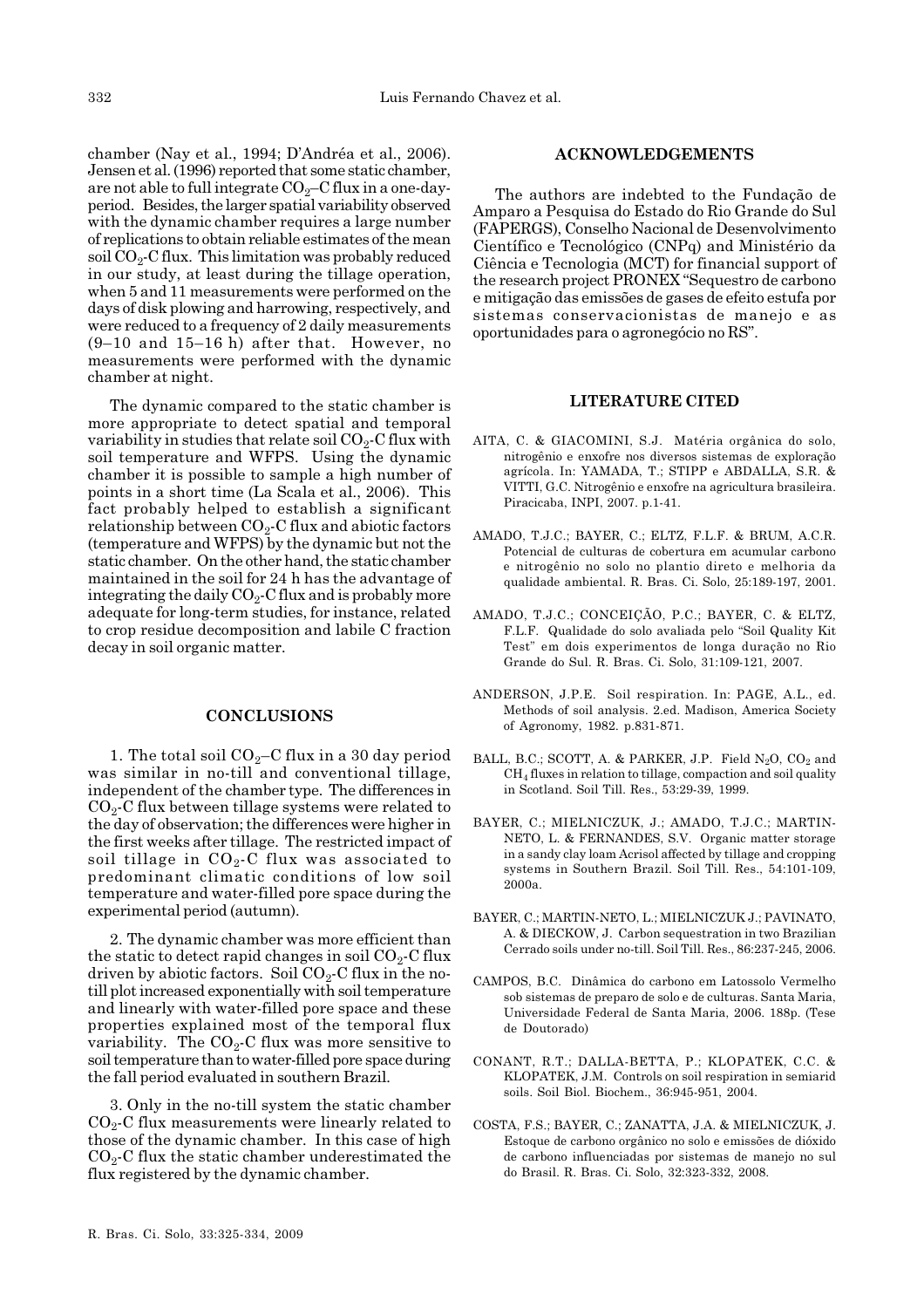- D'ANDRÉA, A.F.; SILVA, M.L.N. & SILVA, C.A. Emissões de CO2 do solo: Métodos de avaliação e influência do uso da terra. In: ROSCOE, R.; MERCANTE, F.M. & SALTON, J.C. Dinâmica da matéria orgânica do solo em sistemas conservacionistas: Modelagem matemática e métodos auxiliares. Dourados, Embrapa Agropecuária Oeste, 2006. p.199-242.
- DENEF, K.; SIX, J.; MERCKX, R. & PAUSTIAN, K. Carbon sequestration in microaggregates of no-tillage soils with different clay mineralogy. Soil Sci. Soc. Am. J., 68:1935- 1944, 2004.
- DIECKOW, J.; MIELNICZUK, J.; KNICKER, H.; BAYER, C.; DICK, D.P. & KOEGEL-KNABNER, I. Carbon and nitrogen stocks in physical fractions of a subtropical Acrisol as influenced by long-term no-till cropping systems and N fertilization. Plant Soil, 268:319-328, 2005.
- EMPRESA BRASILEIRA DE PESQUISA AGROPECUÁRIA EMBRAPA. Centro Nacional de Pesquisa de Solos. Sistema brasileiro de classificação de solos. Rio de Janeiro, Embrapa-Solos, 2005. 374p.
- EMPRESA BRASILEIRA DE PESQUISA AGROPECUÁRIA EMBRAPA. Primeiro inventário brasileiro de emissões antrópicas de gases de efeito estufa: Emissões de óxido nitroso proveniente de solos agrícolas. Brasília, Ministério da Ciência e Tecnologia, 2006.
- FABRIZZI, K.; RICE, C.; AMADO, T.J.C.; FIORIN, J.E.; BARBAGELATA, P. & MELCHIORI, R. Soil organic matter and microbial ecology of Mollisols, Vertisols and Oxisols: Effect of native and agroecosystems. Biogeochemistry, 2008 (online 20/11/2008 http:// dx.doi.org/10.1007/s10533-008-9261-0).
- FORTIN, M.C.; ROCHETTE, P. & PATTEY, E. Soil carbon dioxide fluxes from conventional and no-tillage smallgrain cropping systems. Soil Sci. Soc. Am. J., 60:1541- 1547, 1996.
- HEALY, R.W.; STRIEGL, R.G.; RUSSEL, T.F.; HUTCHINSON, G.L. & LIVINGSTON, G.P. Numerical evaluation of staticchamber measurements of soil-atmosphere gas exchange: Identification of physical processes. Soil Sci. Soc. Am. J., 60:740-747, 1996.
- HENDRIX, P.F.; HAN, C.R. & GROFFMAN, P.M. Soil respiration in conventional and no-tillage agroecosystems under different winter cover crop rotations. Soil Till. Res., 12:135-148, 1998.
- INDA JR., A.V.; KLAMT, E. & NASCIMENTO, P.C. Composição da fase sólida mineral do solo. In: MEURER, E.J., ed. Fundamentos de química do solo. 2.ed. Porto Alegre, Gênesis, 2004. p.35-71.
- INTERGOVERNMENTAL PANEL ON CLIMATE CHANGE – IPCC. Climate Change 2007: The physical science basis. Cambridge. UK: Cambridge University Press. (The Fourth Assessment Report)
- JANSSENS, I.A.; KOWALSKI, A.S.; LONGDOZ, B. & CEULEMANS, R. Assessing forest soil  $CO<sub>2</sub>$  eflux: An in situ comparison of four techniques. Tree Phys., 20:23-32, 2001.
- JENSEN, L.S.; MUELLER, T.; TATE, K.R.; ROSS, D.J.; MAGID, J. & NIELSEN, N.E. Soil surface  $CO_2$  flux as an index of soil respiration in situ: A comparison of two chamber methods. Soil Biol. Biochem., 28:1297-1306, 1996.
- LAL, R. Global potential of soil carbon sequestration to mitigate the greenhouse effect. Critical Rev. Plant Sci., 22:151- 184, 2003.
- LA SCALA, N.; MARQUES JR, J.; PEREIRA, G.T. & CORÁ, J.E. Carbon dioxide emission related to chemical properties of a tropical bare soil. Soil Biol. Biochem., 32:1469-1473, 2000.
- LA SCALA, N.; LOPES, A.; MARQUES JR, J. & PEREIRA, G.T. Carbon dioxide emissions after application of tillage systems for a Dark Red Latossol in Southern Brazil. Soil Till. Res., 62:163-166, 2001.
- LA SCALA, N.; BOLONHEZI, D. & PEREIRA, G.T. Shortterm soil  $CO<sub>2</sub>$  emission after conventional and reduced tillage of a no-till sugar cane area in Southern Brazil. Soil Till. Res., 91:244-248, 2006.
- LINN, D.M. & DORAN, J.W. Effect of water-filled pore space on carbon dioxide and nitrous oxide production in tilled and nontilled soils. Soil Sci. Soc. Am. J., 48:1267-1272, 1984.
- LIU, X.J.; MOSIER, A.R.; HALVORSON, A.D. & ZHANG, F.S. The impact of nitrogen placement and tillage on  $NO$ ,  $N_2O$ ,  $CH<sub>4</sub>$  and  $CO<sub>2</sub>$  fluxes from a clay loam soil. Plant Soil, 280:177-188, 2006.
- LLOYD, J. & TAYLOR, J.A. On the temperature dependence of soil respiration. Func. Ecol., 8:315-323, 1994.
- MIELNICZUK, J. Matéria orgânica e a sustentabilidade de sistemas agrícolas. In: SANTOS, G.A. & CAMARGO, F.A., eds. Fundamentos da matéria orgânica do solo: Ecossistemas tropicais e subtropicais. Porto Alegre, Genesis, 1999. p.1-8.
- MORENO, J.A. Clima do Rio Grande do Sul. Porto Alegre, Secretaria da Agricultura, Secção de Geografia, 1961. 38p.
- NAY, S.M.; MATTSON, K.G. & BORMANN, B.T. Biases of chamber methods for measuring soil  $CO<sub>2</sub>$  efflux demonstrated with a laboratory apparatus. Ecology, 75:2460-2463, 1994.
- OORTS, K.; MERCKX, R.; GREHAN, E.; LABREUCHE, J. & NICOLARDOT, B. Determinants of annual fluxes of  $CO<sub>2</sub>$ and  $N_2O$  in long-term no-tillage and conventional tillage systems in northern France. Soil Till. Res., 95:133-148, 2007.
- PAUL, E.A.; HARRIS, D.; COLLINS, H.P.; SCHULTHESS, U.  $&$  ROBERTSON, G.P. Evolution of  $CO<sub>2</sub>$  and soil carbon dynamics in biologically managed, row-crop agroecosystems. App. Soil Ecol., 11:53-65, 1999.
- QUINCKE, J.A.; WORTMANN, C.S.; MAMO, M.; FRANTI, T. & DRIJBER, R.A. Occasional tillage of no-till systems: Carbon dioxide flux and changes in total and labile soil organic carbon. Agron. J., 99:1158-1168, 2007.